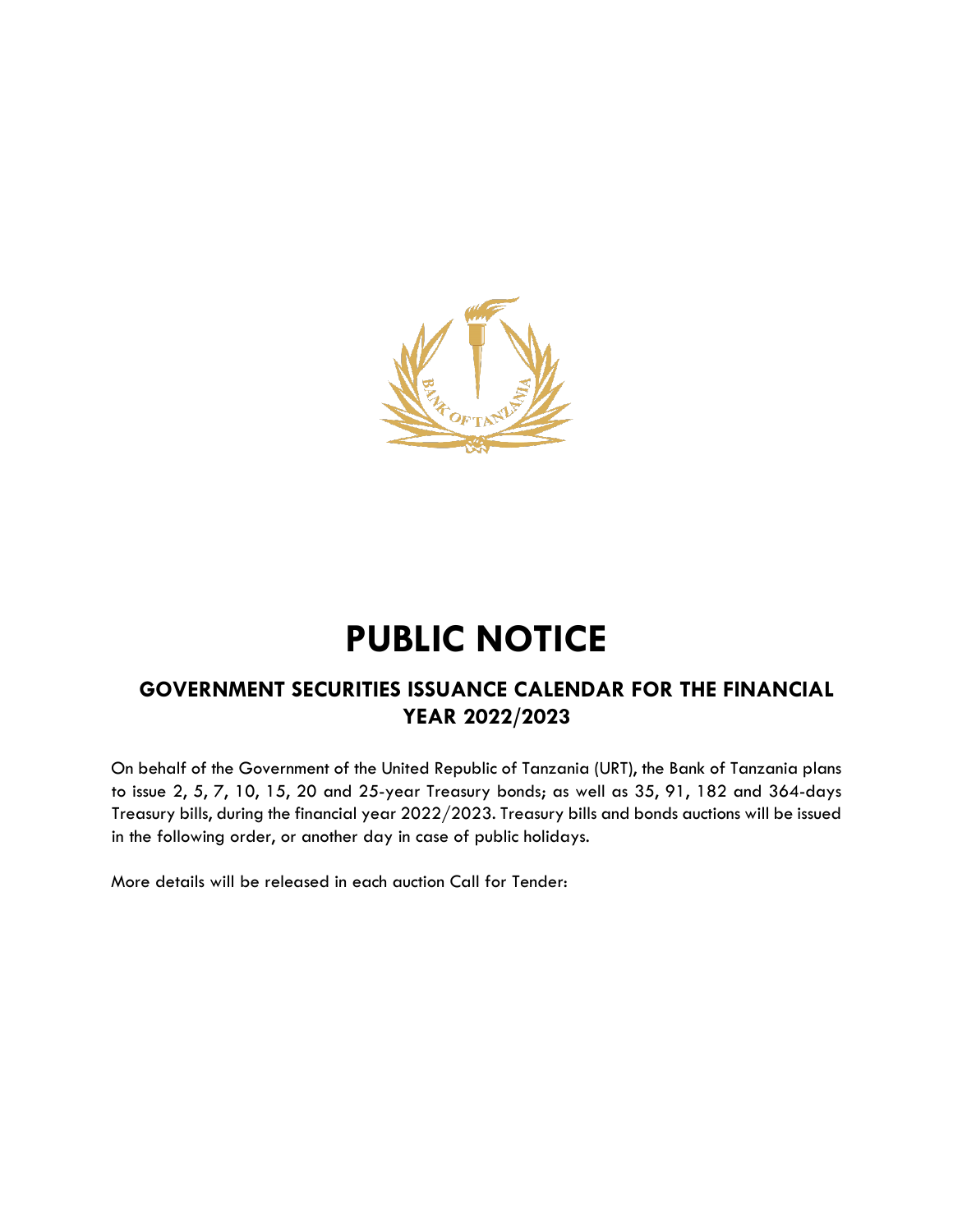| Month           | <b>Auction Date</b> | Instrument                                   |
|-----------------|---------------------|----------------------------------------------|
|                 | 06-Jul-22           | 12.56%, 25-Year Treasury bond                |
| July            | 13-Jul-22           | Treasury bills (35,91,182,364 Days Maturity) |
|                 | 20-Jul-22           | 9.48%, 7-Year Treasury bond                  |
|                 | 27-Jul-22           | 12.10%, 20- Treasury bond                    |
| <b>August</b>   | 03-Aug-22           | Treasury bills (35,91,182,364 Days Maturity) |
|                 | 10-Aug-22           | 8.60%, 5-Year Treasury bond                  |
|                 | 17-Aug-22           | 7.60%, 2-Year Treasury bond                  |
|                 | 24-Aug-22           | Treasury bills (35,91,182,364 Days Maturity) |
|                 | $31-Aug-22$         | 11.15%, 15-Year Treasury bond                |
|                 | 07-Sep-22           | Treasury bills (35,91,182,364 Days Maturity) |
|                 | 14-Sep-22           | 10.25%, 10-Year Treasury bond                |
| September       | 21-Sep-22           | Treasury bills (35,91,182,364 Days Maturity) |
|                 | 28-Sep-22           | 12.10%, 20-Year Treasury bond                |
|                 | 05-Oct-22           | Treasury bills (35,91,182,364 Days Maturity) |
|                 | 12-Oct-22           | 7.60%, 2-Year Treasury bond                  |
| <b>October</b>  | 19-Oct-22           | 12.56%, 25-Year Treasury bond                |
|                 | 26-Oct-22           | Treasury bills (35,91,182,364 Days Maturity) |
|                 | 02-Nov-22           | 11.15%, 15-Year Treasury bond                |
|                 | 09-Nov-22           | 9.48%, 7-Year Treasury bond                  |
| <b>November</b> | 16-Nov-22           | Treasury bills (35,91,182,364 Days Maturity) |
|                 | 23-Nov-22           | 12.10%, 20-Year Treasury bond                |
|                 | 30-Nov-22           | Treasury bills (35,91,182,364 Days Maturity) |
|                 | 07-Dec-22           | 10.25%, 10-Year Treasury bond                |
|                 | 14-Dec-22           | Treasury bills (35,91,182,364 Days Maturity) |
| <b>December</b> | 21-Dec-22           | 12.56%, 25-Year Treasury bond                |
|                 | 28-Dec-22           | Treasury bills (35,91,182,364 Days Maturity) |
|                 | 04-Jan-23           | 8.60%, 5-Year Treasury bond                  |
| January         | $11$ -Jan-23        | 7.60%, 2-Year Treasury bond                  |
|                 | 18-Jan-23           | Treasury bills (35,91,182,364 Days Maturity) |
|                 | $25$ -Jan- $23$     | 11.15%, 15-Year Treasury bond                |
| February        | 01-Feb-23           | 10.25%, 10-Year Treasury bond                |
|                 | 08-Feb-23           | Treasury bills (35,91,182,364 Days Maturity) |
|                 | 15-Feb-23           | 12.10%, 20-Year Treasury bond                |
|                 | 22-Feb-23           | Treasury bills (35,91,182,364 Days Maturity) |